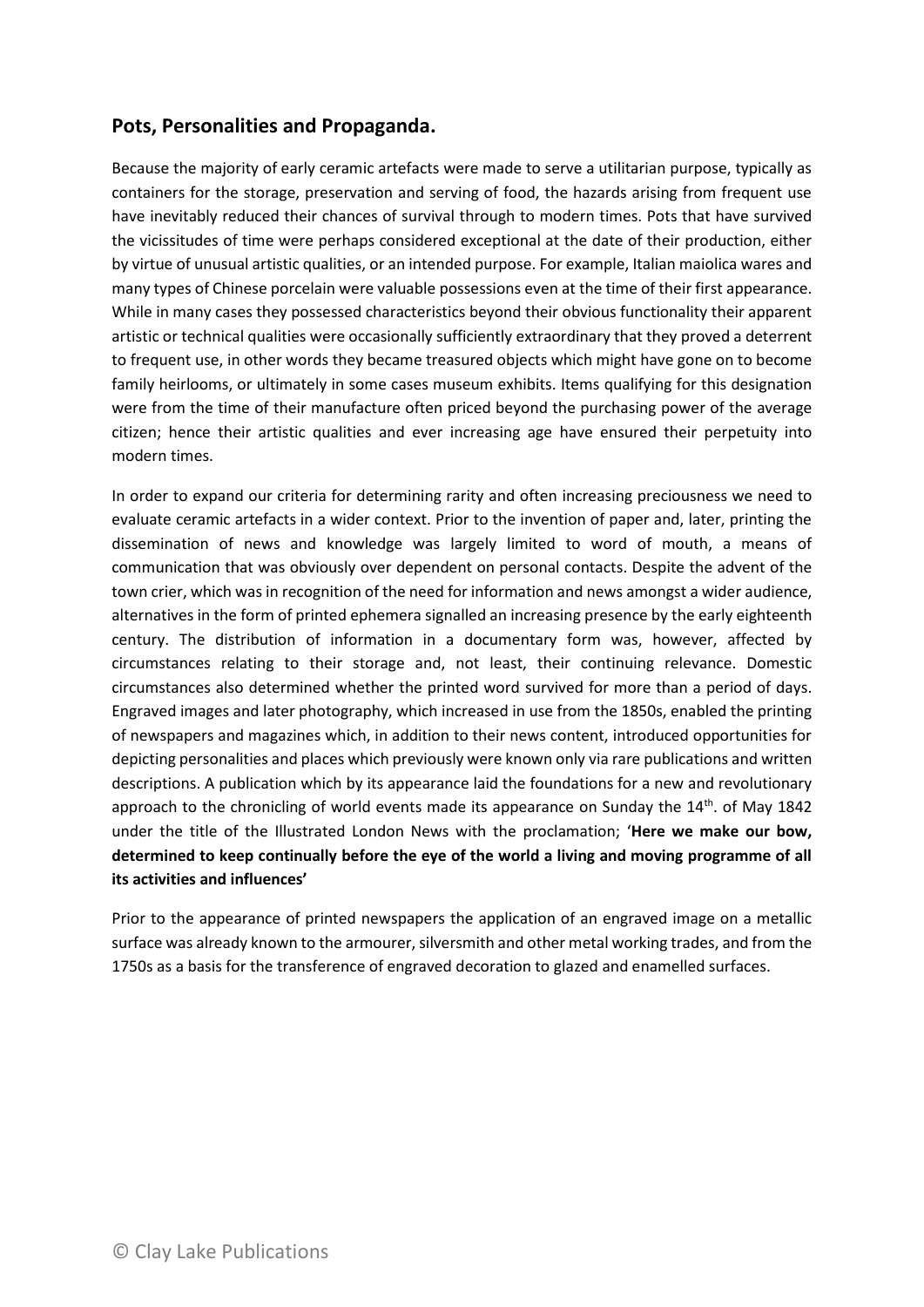However, prior to its benefits being introduced to the medium of ceramics potters had occasion to add names, letters, and short dedications on their wares, especially from the late sixteenth to the eighteenth century, via the use of incised lines etc sgraffito and slip trailing (enamelling and other technically sophisticated decorating techniques were not to appear until the following century) for the commemoration of births, betrothals, even adding expressions such as 'The best is not too good for you', and in rare cases the maker's name. The limitation common to the aforementioned decorating techniques was that they were dependent on the potter's innate artistry. However, the duplication of three dimensional subjects, such as figurines and portrait busts, was made possible with the introduction of moulding. Although fired clay moulds had existed since antiquity it was the availability of plaster-of-Paris that initiated the potential for what would later become mass production.

The late 1760s witnessed the appearance of printed porcelain wares ornamented with either miniature-like portraits of eminent contemporaries or scenes adapted from available printed sources. In Britain such subjects were created by, for example, Robert Hancock and Richard Holdship, by a method of decoration occasionally used on certain porcelains from the Worcester Porcelain factory. While there is perhaps a tendency to think of printed wares as a less expensive alternative to similar porcelain products decorated by hand, Worcester and its competitors in London and Staffordshire, especially in the first mentioned case, succeeded in creating objects which achieved acceptance at the highest levels of the market for luxury items. Similar printed images also appeared at this period on enamelled copper bibelots; products emanating from small workshops at establishments located at Battersea in London and in the South Staffordshire town of Bilston.

The need for increased production, then as now, presupposes evidence concerning the existence of a demand for a given product, perhaps exceeding that previously satisfied by an existing technology. For example, the survival figures for early delftwares and slip-decorated earthenwares indicate a requirement for products readily satisfied by hand methods, thus suggesting that the demand for such items was relatively modest. The essential difference separating these early earthenwares from the earliest printed porcelains is evident in the superior technical qualities of, for example, mid eighteenth century tablewares in porcelain from the Bow or Worcester factories. The main difference indicated by these later products and the wares previously identified is their respective target markets. Slipwares, as represented by examples made in Staffordshire, were largely distributed through markets catering for what may be identified for present purposes as agriculturally- based communities.